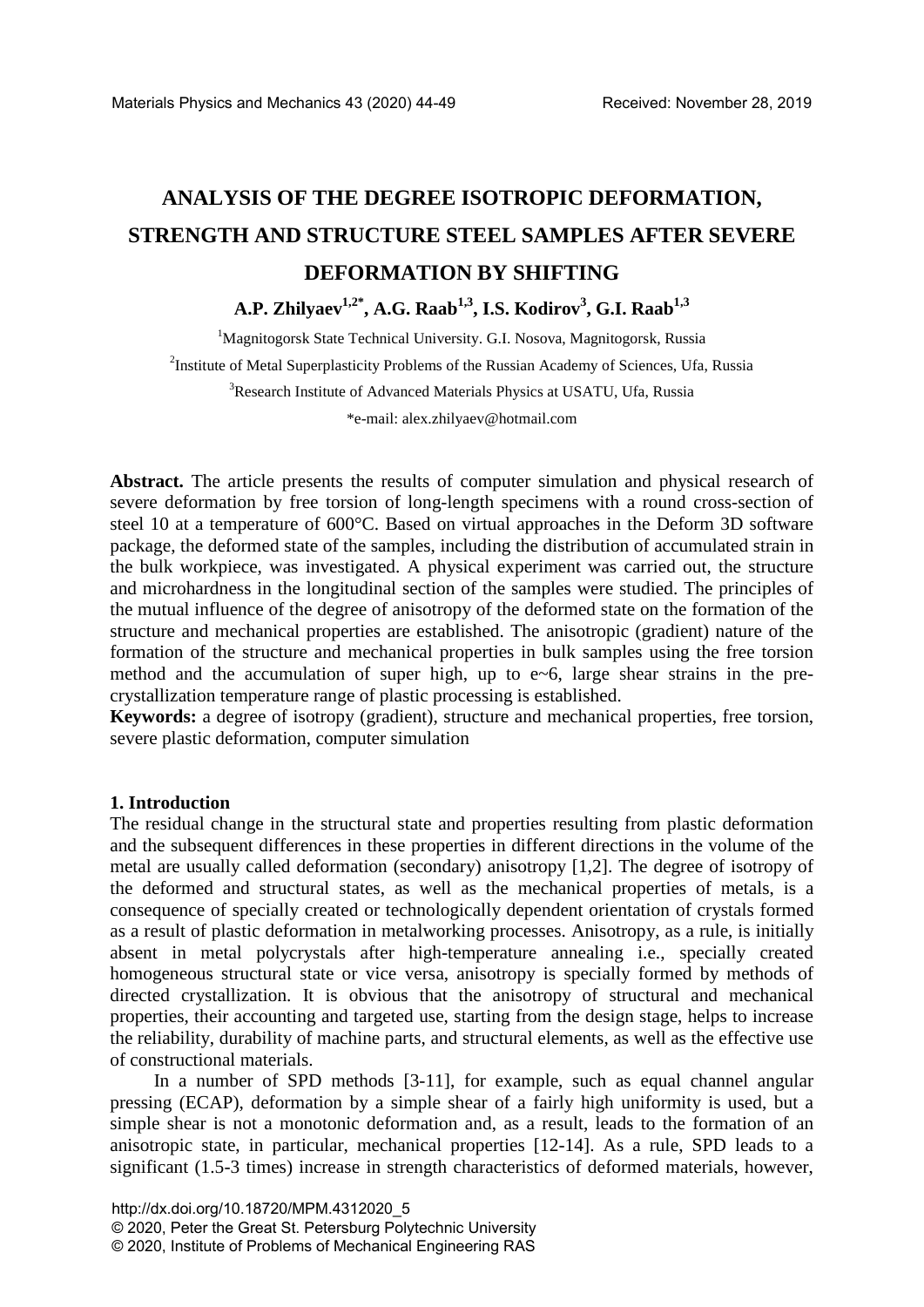the ductility of the material also decreases noticeably, which limits the area of their structural application. Recently, as an alternative to bulk UFG materials, consideration has been given to obtaining bimodal and gradient structural states that provide a combination of high strength and ductility in bulk materials [15,16]. For example, in axisymmetric semi-finished products or products, it is possible to create a different-grain state with larger grains in the central zones and ultrafine grains in the surface regions. Such anisotropic/gradient states provide high wear resistance of the surface layers and enhanced fatigue performance properties, for example, shafts and other rod-like products. In this regard, the technique is investigated in the work, which provides the possibility of the accumulation of gradient shear strains under conditions of free torsion of a cylindrical workpiece [17]. The aim of the work was to study the parameters of the anisotropic deformed state using virtual and experimental research methods and to reveal the patterns of their influence on the formation of the structure and properties of samples of steel 10 under severe torsional deformation and a temperature close to the recrystallization temperature.

#### **2. Materials and methods**

As a material for research, we used rods 10 mm in diameter from low-carbon steel 10 with a chemical composition: C  $0.12 - Si\ 0.26 - Mn\ 0.42$  (wt.%) And an average grain size of 15  $\mu$ m (Fig. 1a). The rods had a tensile strength  $\sim$  460 MPa, a yield strength  $\sim$  350 MPa, and an elongation to failure  $\sim$  25%.



Fig. 1. a – the microstructure of steel 10 in the initial state (light microscopy, x500), b – the stress state on the surface of a round rod during torsion, c – the distribution of shear stresses in the cross-section of a round rod during torsion

The study of the deformed state of the free torsion process was carried out by computer simulation using the software product DEFORM-3D. The specified boundary conditions: the number of mesh elements of the workpiece grid – 70,000; the rotation speed of the movable die – 12.5 rpm; workpiece diameter – 10 mm, length – 250 mm, temperature – 600°C. Rheological behavior was taken from the database of the software product for steel AISI1010, a direct analog of steel 10.

A physical experiment was carried out by fixing both ends of a sample heated to 600°C in a movable and fixed lathe chuck and subsequent rotation of the spindle at a speed of 12.5 rpm. The deformation temperature was chosen slightly lower than the recrystallization temperature threshold of steel 10. At the time of the destruction of the workpiece, the number of revolutions was recorded. Vickers hardness (HV) was measured using a Micromet-5101 micro-indentation tester with a load of 100 g for 15 s. The number of measurements for each sample was at least 15. Quantitative and qualitative analysis of the structure of the studied material was carried out on a metallographic light microscope. The average grain/subgrain value was determined according to GOST 5639-82.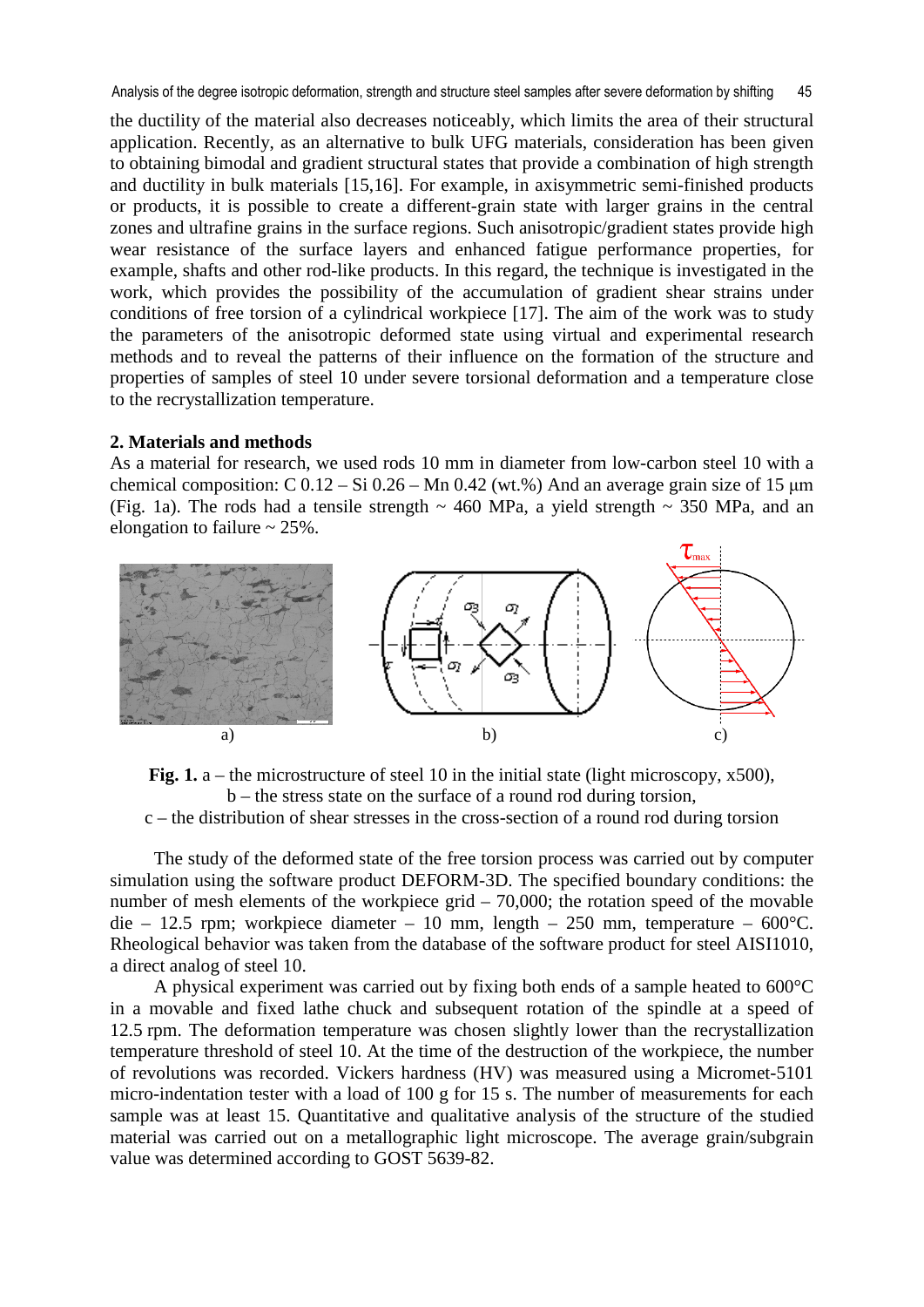#### **3. Results of experiments and their discussion**

**Computer simulation of free torsion.** According to the results of computer simulation in the DEFORM 3D software product of the free torsion scheme of a cylindrical sample, a picture and a graph of the distribution of strain intensity in the transverse direction of the average longitudinal section of the localized deformation zone are presented.



**Fig. 2.** The picture of the deformed state (a) and the graph of the distribution of accumulated strain in the cross-section of the localized deformation zone (b) for free torsion of a steel 10 sample

The analysis of the obtained picture and the distribution graph of the accumulated strain shows that strain, during torsion, is localized and the region has anisotropy of the strain distribution in both longitudinal and transverse directions. The maximum value of the accumulated strain  $e = 5.91$  (Fig. 2) is observed in the surface layers of the workpiece, and the minimum  $e = 2.69$  in the central layers on the longitudinal axis of rotation (symmetry). The anisotropic distribution of strain in the axial direction is associated with the phenomenon of localization of deformation and in the transverse direction with the nature of the free torsion scheme (see Fig. 1c), in which, theoretically, the shear stresses on the central axis of symmetry are zero. However, a fairly high level of strain is observed in the central region, which is apparently related to the effects of the internal interaction of the plastic layers of the deformation zone.

**Experimental investigation of the free torsion method.** Experimental studies have shown that the destruction of the workpiece under free torsion and the initial temperature of the workpiece 600°C occurs after 27 revolutions. Moreover, the deformation zone at the initial stage covers the entire volume of the sample, then becomes unstable and migrates along the longitudinal axis, and is finally localized in its central part. This effect is apparently associated with increased underlining of the sample from the dies during deformation.



**Fig. 3.** Sample of steel 10 after free torsion until a fracture

As a result of experimental work, prototypes were obtained after free torsion and fracture (Fig. 3).

**Microstructure investigation.** The study of the structural states of the localized zone of the deformation zone is presented in Fig. 4.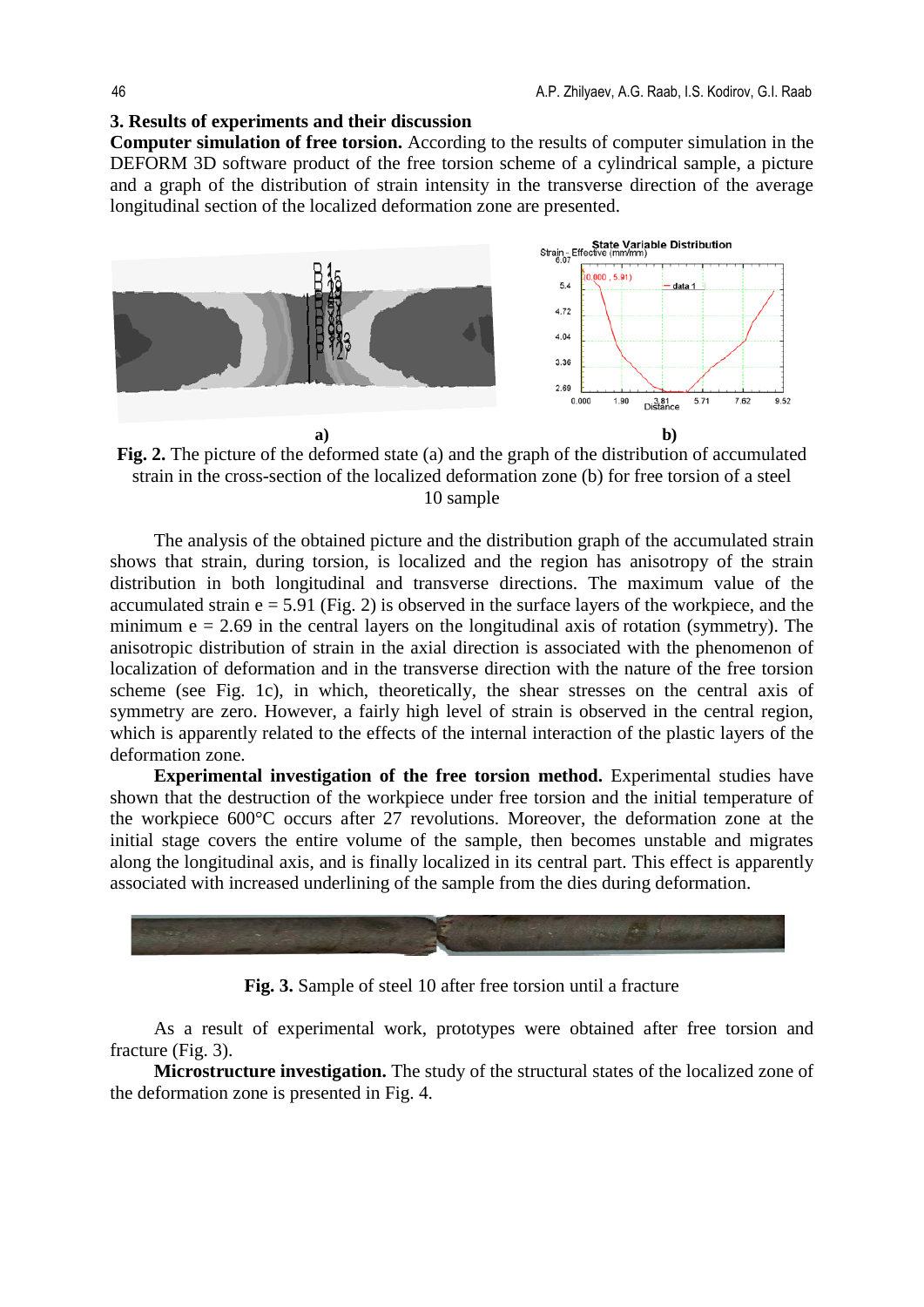Analysis of the degree isotropic deformation, strength and structure steel samples after severe deformation by shifting 47



**Fig. 4.** a – the structure of the initial state, b – the structure of the central region of the localized deformation zone, c – the structure of the peripheral region of the localized deformation zone. Light microscopy

The study of the structural state of the localized deformation zone under free torsion revealed a number of its features. So in the peripheral region, a mechanical texture is formed with elongated grains directed at an angle of 90 degrees to the generatrix of the surface. In this case, the coefficient of grain elongation is up to 3, with grain sizes in the transverse direction 1-3 μm. A more equiaxed structure with a grain size of 3-7 μm is formed in the central region. It should be noted that in the localized deformation zone structural defects in the form of pores are not observed. Structural studies indicate dimensional anisotropy of the grain structure in the deformation zone, and a structure with larger grains are formed in the central region of the workpiece, and smaller in the peripheral region. This is consistent with the generally accepted position on the relation between the value of accumulated strain and the intensity of refinement of the structure. The formed structure in the deformation zone has a pronounced gradient type.



**Fig. 5.** The change of microhardness in the transverse direction of the longitudinal section of the deformed rod, where, 1 is the region of the deformation zone,  $2 - 50$  mm from the deformation zone, 100 mm from the deformation zone

**Mechanical properties investigation.** HV microhardness was measured to study the mechanical properties of samples after free torsion. Measurements were made according to the diameter of the cross-section of the rods in the deformation zone and two regions of the deformable rod located at a distance of 50 and 100 mm from the center. The microhardness measurements HV in the transverse directions of the longitudinal sections of the deformed sample are shown in Fig. 5. Based on the results of microhardness measurements, it can be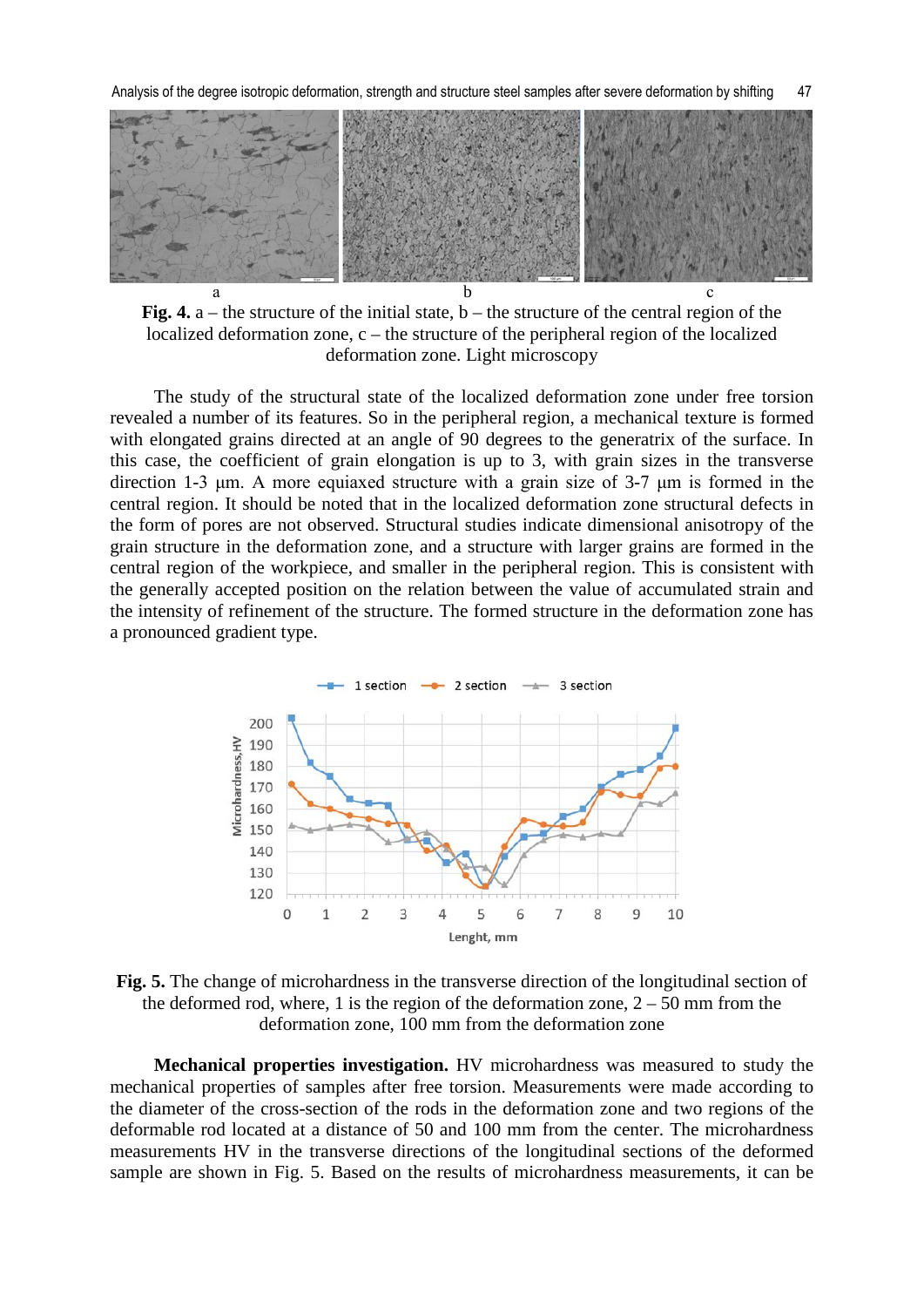concluded that anisotropy (gradient) of mechanical properties is formed in the transverse direction of the deformation zone. In the deformation zone, an almost double difference in microhardness is observed between the central and peripheral regions. Moreover, lower hardening corresponds to lower values of accumulated deformation, which is consistent with generally accepted patterns during cold deformation.

#### **4. Conclusions**

Using the free torsion method, samples of steel 10 at a temperature of 600<sup>o</sup>C were obtained, under conditions of limitation of localization of deformation. Using computer simulation and physical research, the parameters of the deformed state, structure, and properties for these conditions are studied. The anisotropy of the deformed state, the anisotropy of the structure and mechanical properties, in particular, microhardness, and their relationship in numerical terms are established.

Structural studies indicate dimensional anisotropy of the grain structure in the deformation zone, and the structure with larger grains is formed in the central region of the center and smaller in the peripheral region, which indicates its pronounced gradient type.

The obtained principles are reflecting the relationship between the deformed and structural states, as well as microhardness, and they are consistent with generally accepted ideas about the relationship of these parameters during plastic deformation in the precrystallization temperature range.

*Acknowledgements. The study was financially supported by the Ministry of Science and Higher Education of the Russian Federation within the framework of the implementation of the Resolution of the Government of the Russian Federation of April 9, 2010 No. 220 (Сontract No. 075-15-2019-869 from May 12, 2019).* 

#### **References**

[1] Ashkinazi EK. *Anisotropy of engineering materials.* Leningrad: Engineering; 1969. (In Russian)

[2] Miklyaev PG, Fridman YB. *Anisotropy of the mechanical properties of metals.* Moscow: Metallurgy; 1986. (In Russian)

[3] Segal VM, Reznikov VI, Kopylov VI, Pavlik DA, Malyshev VF. *Processes of plastic structure formation.* Minsk: Science and Technology; 1994. (In Russian)

[4] Valiev RZ, Zhilyaev AP, Langdon TG. *Bulk nanostructured materials: fundamental principles and applications*. St. Petersburg: Eco-Vector; 2017. (In Russian)

[5] Zhilyaev AP, Langdon TG. Using high-pressure torsion for metal processing: Fundamentals and applications. *Prog. Mater. Sci*. 2008;53(6): 893-979.

[6] Rudskoy AI. *Nanotechnology in Metallurgy.* St. Petersburg: Nauka; 2007. (In Russian)

[7] Rudskoy AI, Kodzhaspirov GE. *Technological fundamentals of obtaining ultrafinegrained metals*. St. Petersburg: Publishing House of the Polytechnic University; 2011. (In Russian)

[8] Utyashev FZ, Raab GI. *Deformation methods for producing and processing ultrafinegrained and nanostructured materials.* Ufa: Gilem; 2013. (In Russian)

[9] Dobatkin SV, Sauvage X. Bulk Nanostructured Multiphase Ferrous and Nonferrous Alloys. In: Zehetbauer MJ, Zhu YT. (eds.) *Bulk Nanostructured Materials.* Weinheim: WILEY-VCH; 2009. p.571-603.

[10] Glezer AM, Levashov EA, Koroleva MJ. *Structural nanomaterials (study guide)*. Moscow: MISiS; 2011. (In Russian)